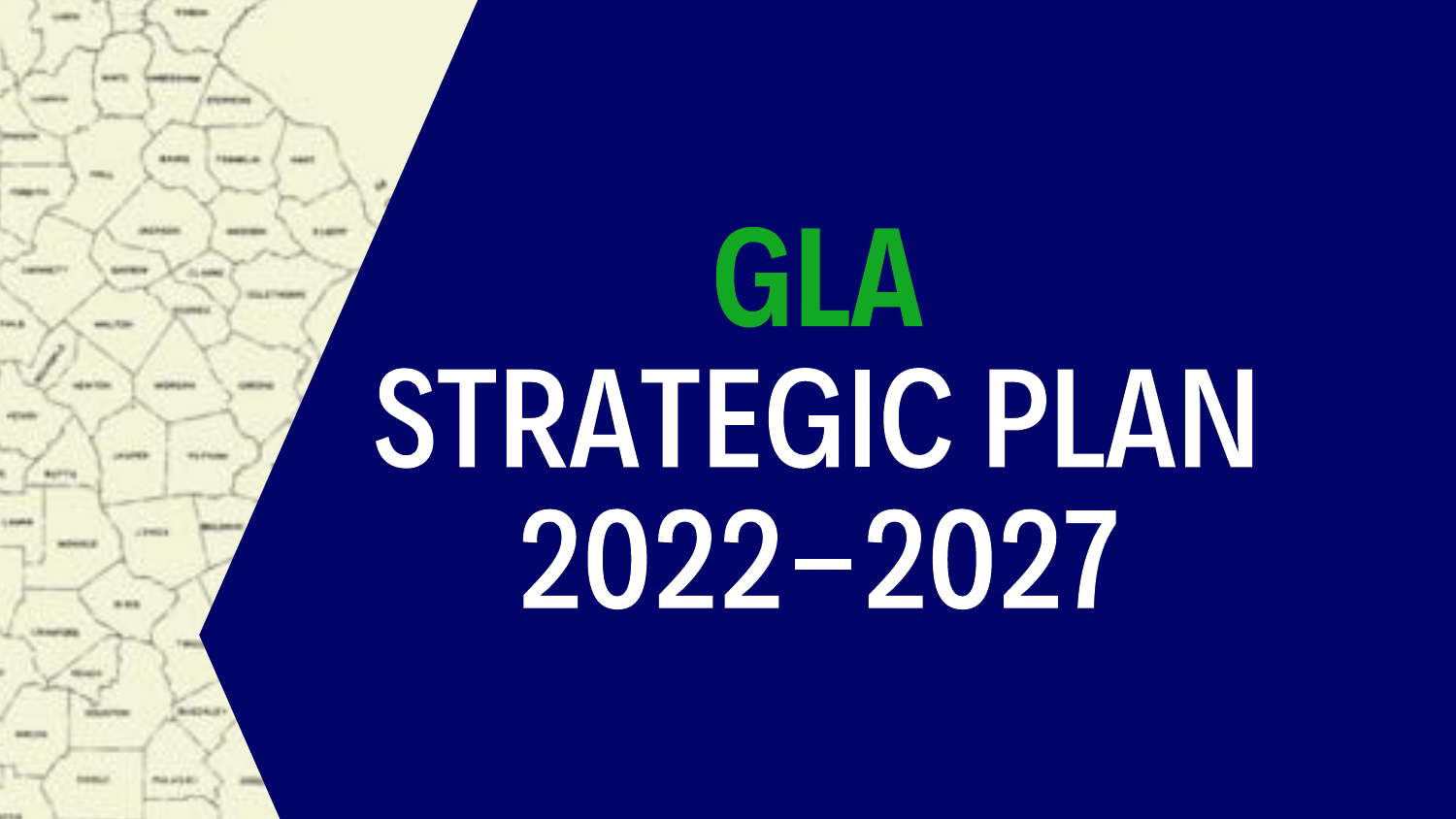### Our Goals

#### Community

#### **Accessibility**



**Advocate on issues impacting our profession and increase the capacity of Georgia's libraries.**



**Commit to making all services and materials accessible to all populations.**



#### **Inclusion and Collaboration**



**Enact plans and policies that recognize inclusion as a core value.**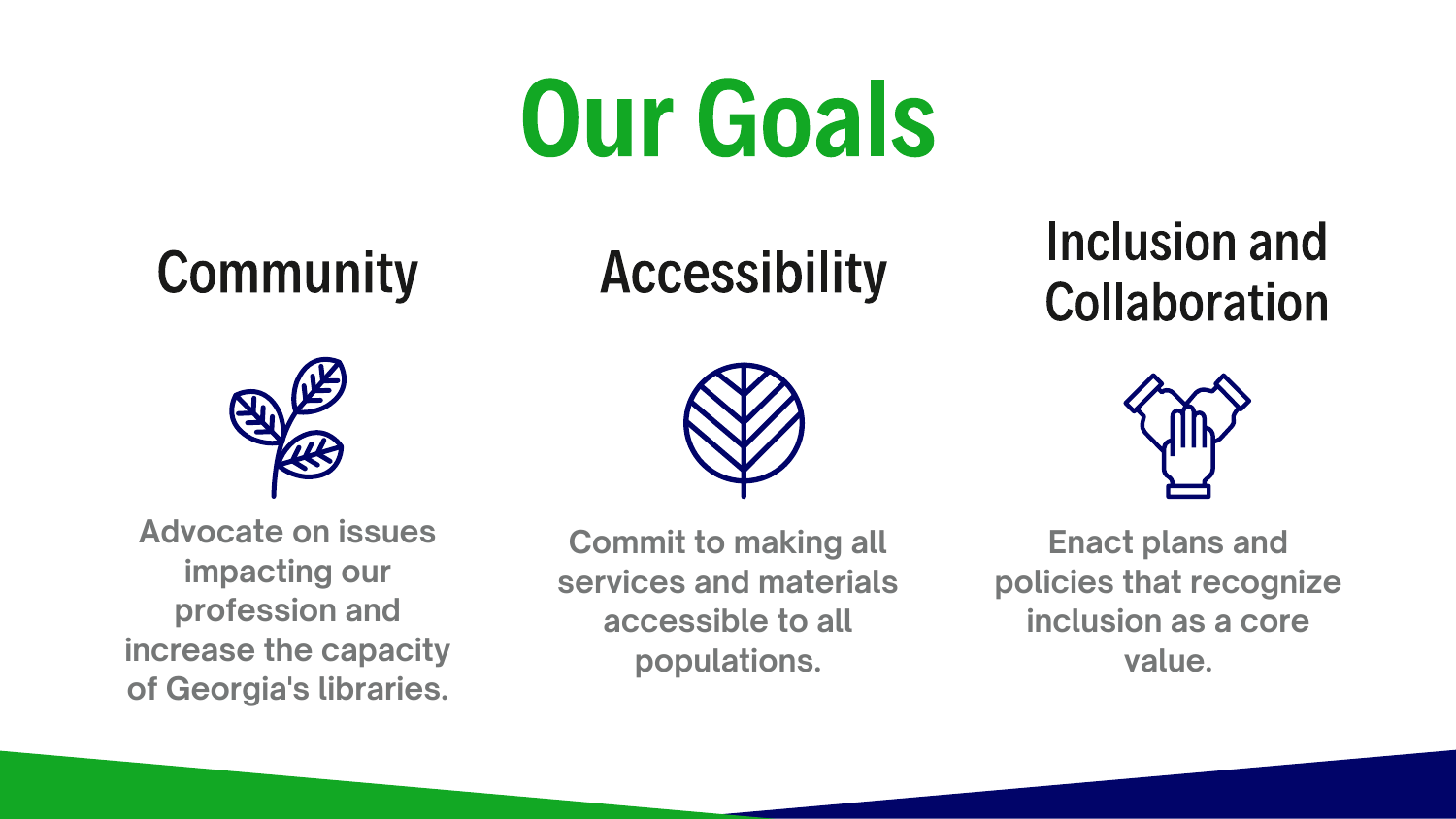# Community

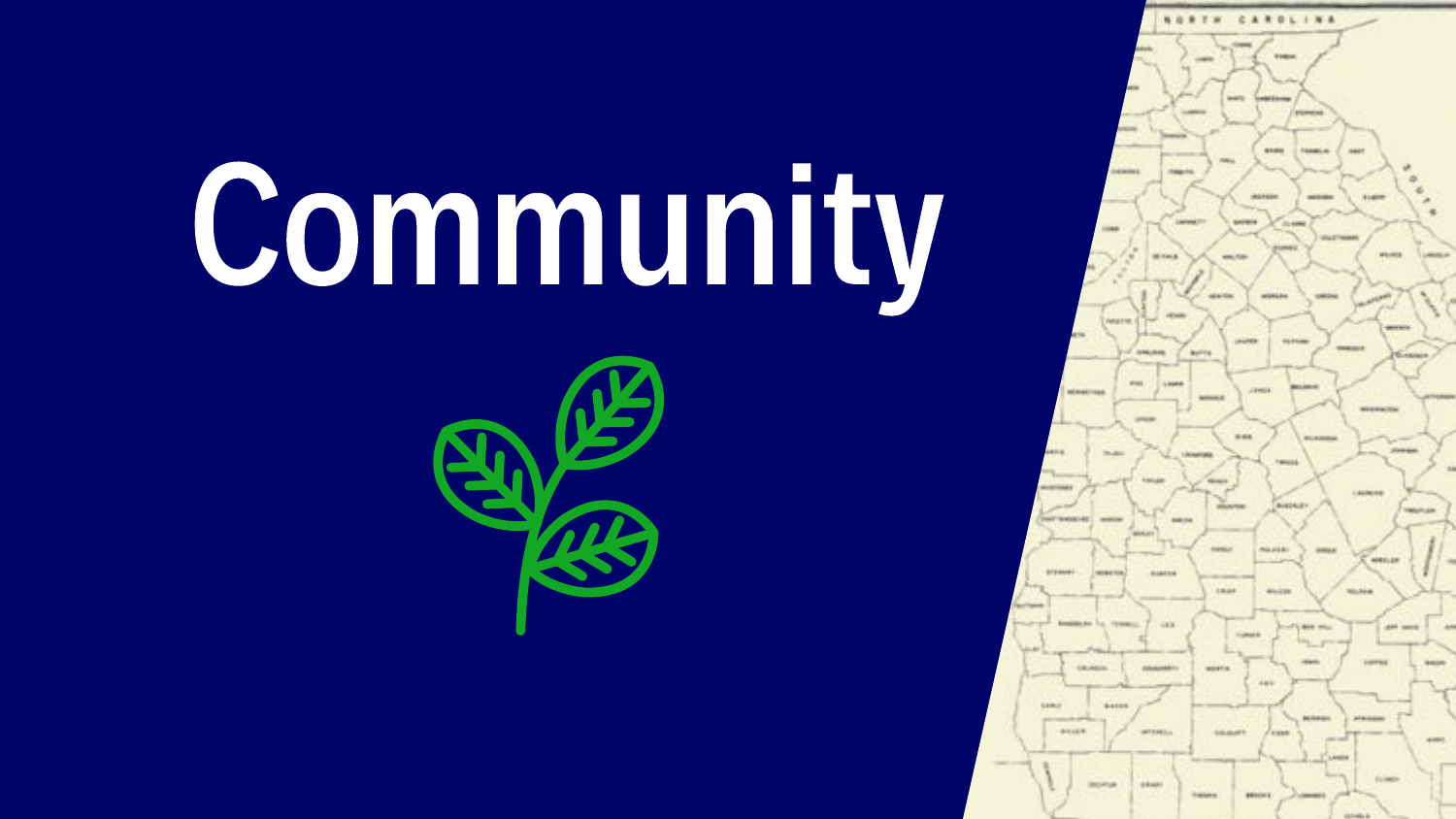Merge the Trustee, Friends and Advocates Division and the Advocacy Committee forming the Advocacy Division.

The new Division will coordinate with Georgia Council and their lobbyist on legislative advocacy and monitoring.

The new Division will create, research, and distribute advocacy materials for GLA members.

*1.1*





**Advocacy:** Promote advocacy tools for members and create a larger role for GLA in the legislative advocacy process.



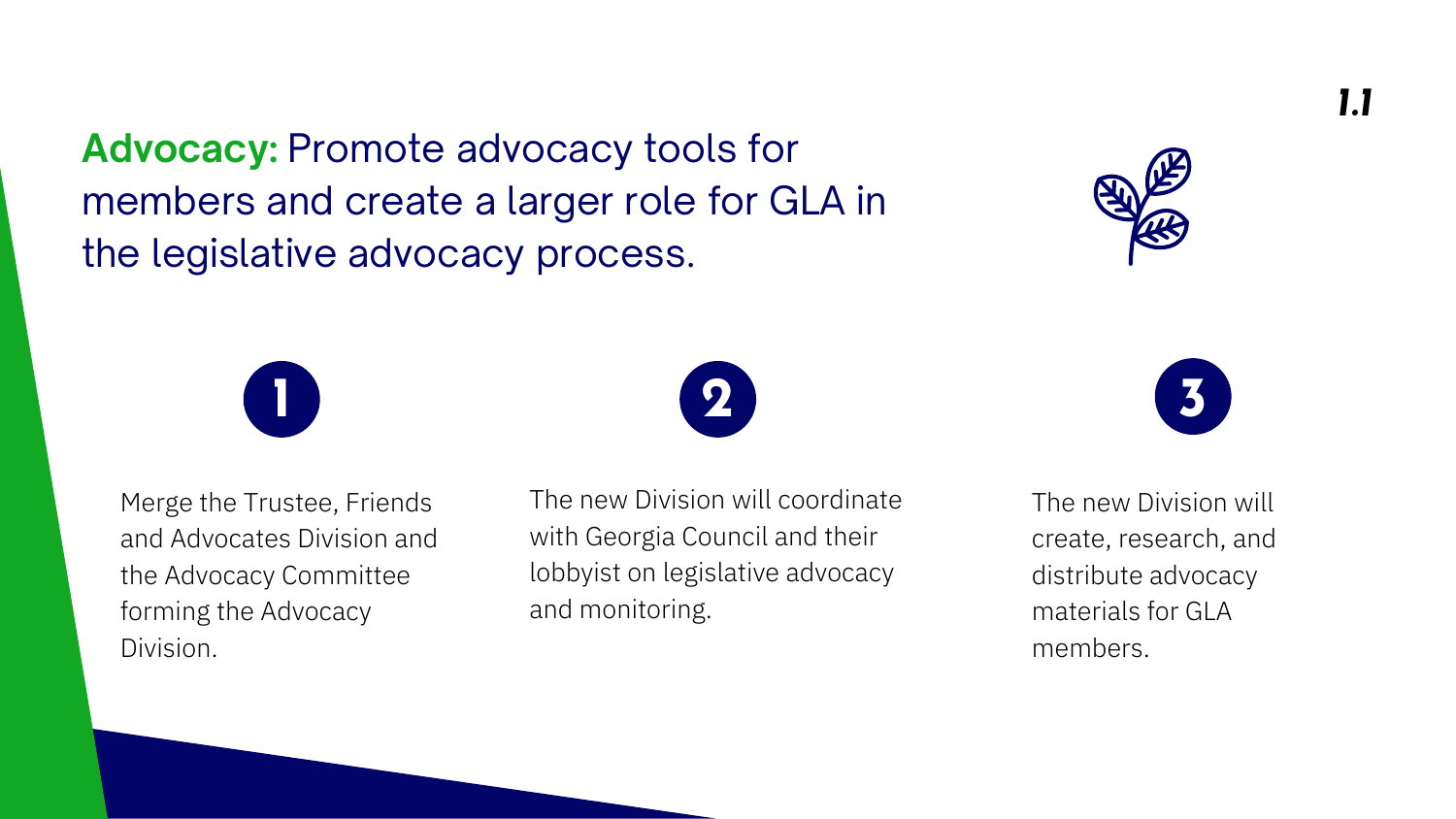Vice President/President Elect (VP/PE) will promote and serve as the strategic partnership point for GLA.

VP/PE will, in coordination with GLA board members, maintain, and/or develop relationships with the Society for Georgia Archivists (SGA), the Georgia Library Media Association (GLMA), and other related library organizations.

VP/PE will, in coordination with GLA board members, maintain, and/or develop relationships with allied organizations, including Georgia Humanities.







**Partnerships:** Increase partnerships with library organizations and allied nonprofits.



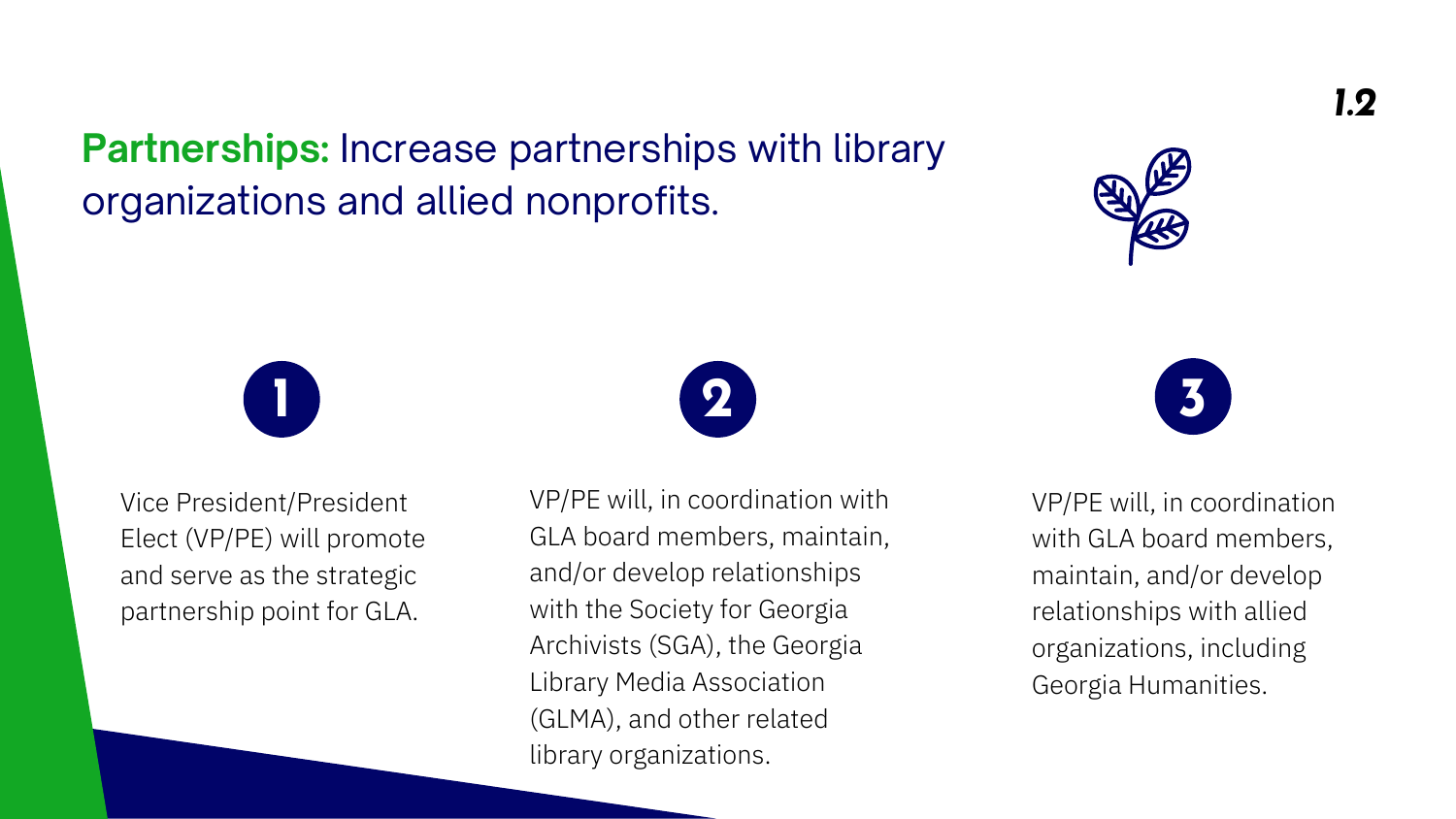Create a welcome packet and video for new GLA Members.

Task the Membership Committee with investigating new dues structure, e.g. the Virginia Model.

*1.3*



#### **Organizational:** Increase internal knowledge and capacity.



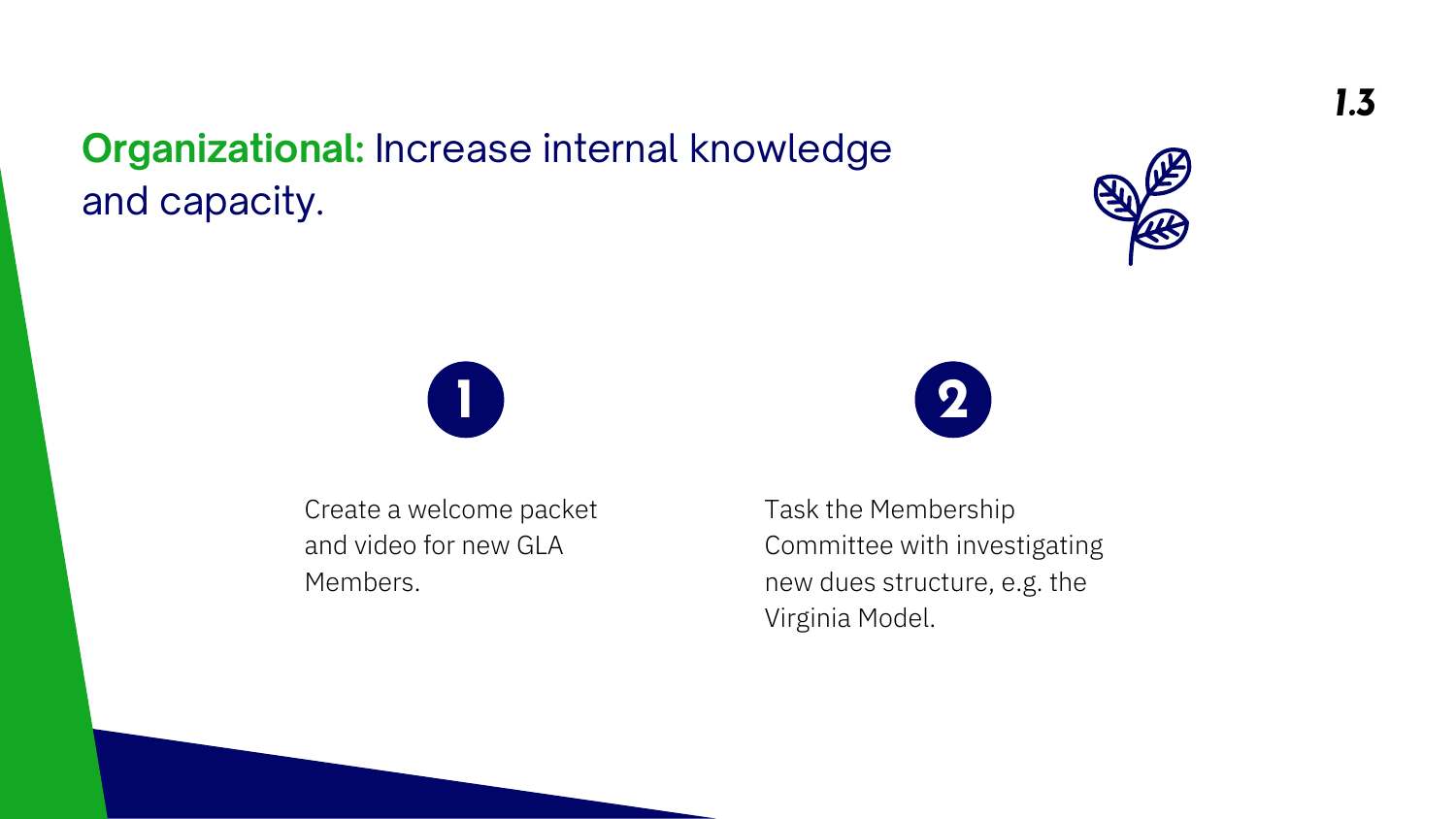# Accessibility



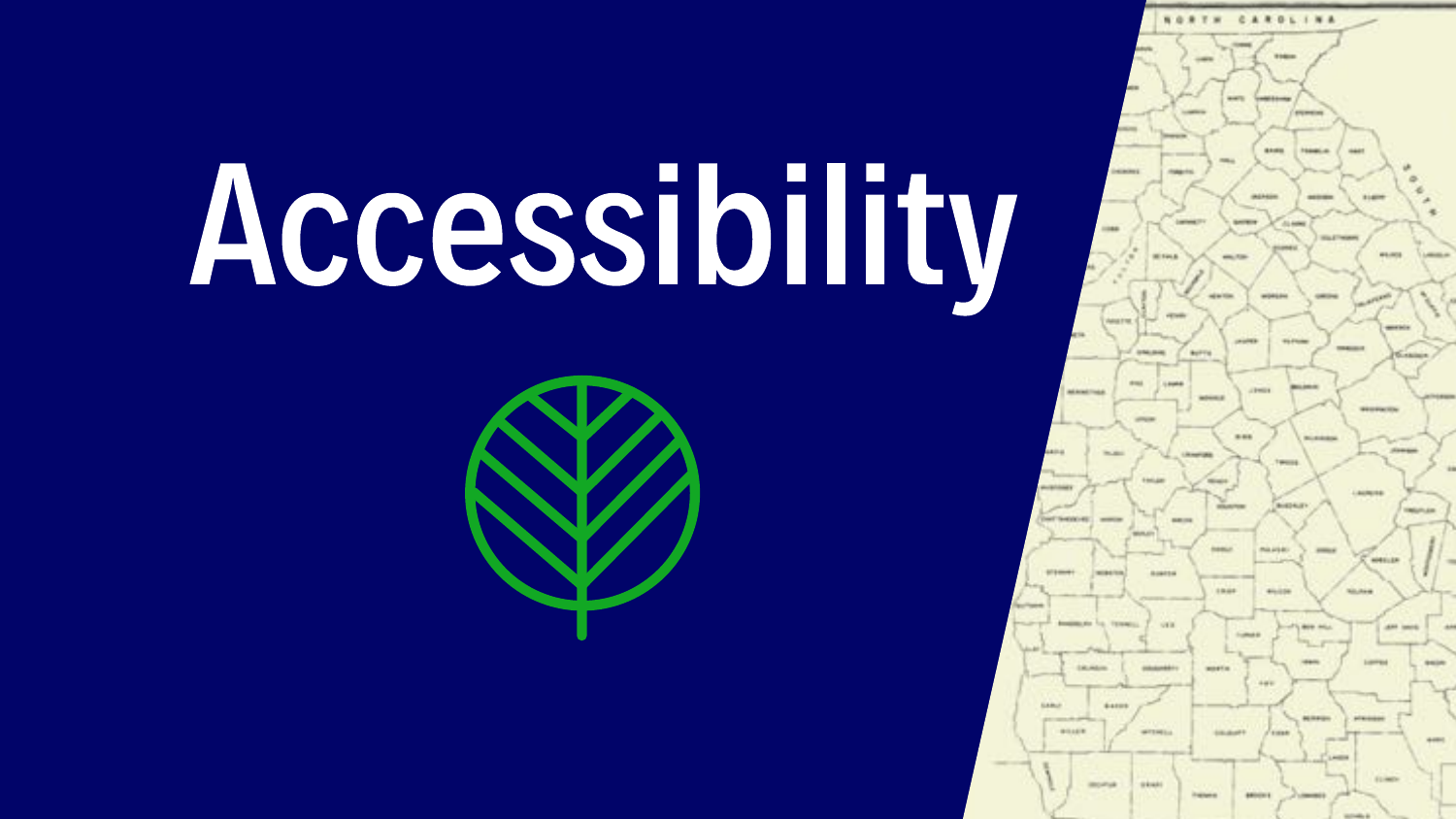Create an Ad Hoc Committee on Accessibility Issues, drawing from the LSPD (Library Services for People with Disabilities) Interest Group.

#### Ensure that all GLA contracts include an accessibility clause.





#### **Organizational:** Express a commitment to accessible services.



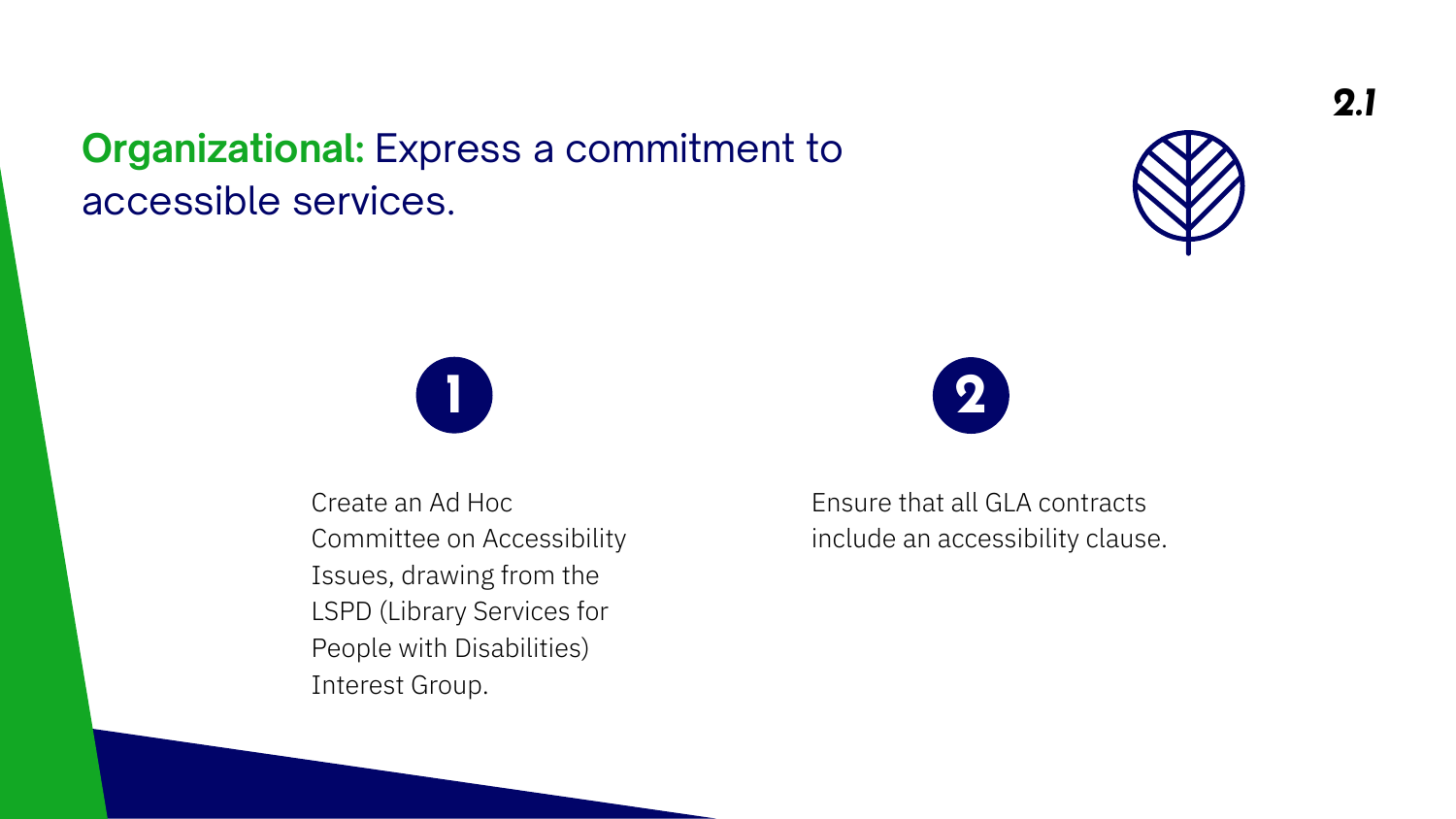Coordinate with the Center for Inclusive Design & Innovation (CIDI) and Georgia Library Service for the Blind and Physically Disabled (GLS) on an accessibility audit.

Test and develop the accessibility of GLA website; ensure accessibility of GLA webinars.

Create informational and marketing materials specifically for GLA members with accessibility needs.







#### **Membership:** Promote the usage and increase the accessibility of GLA-produced content.



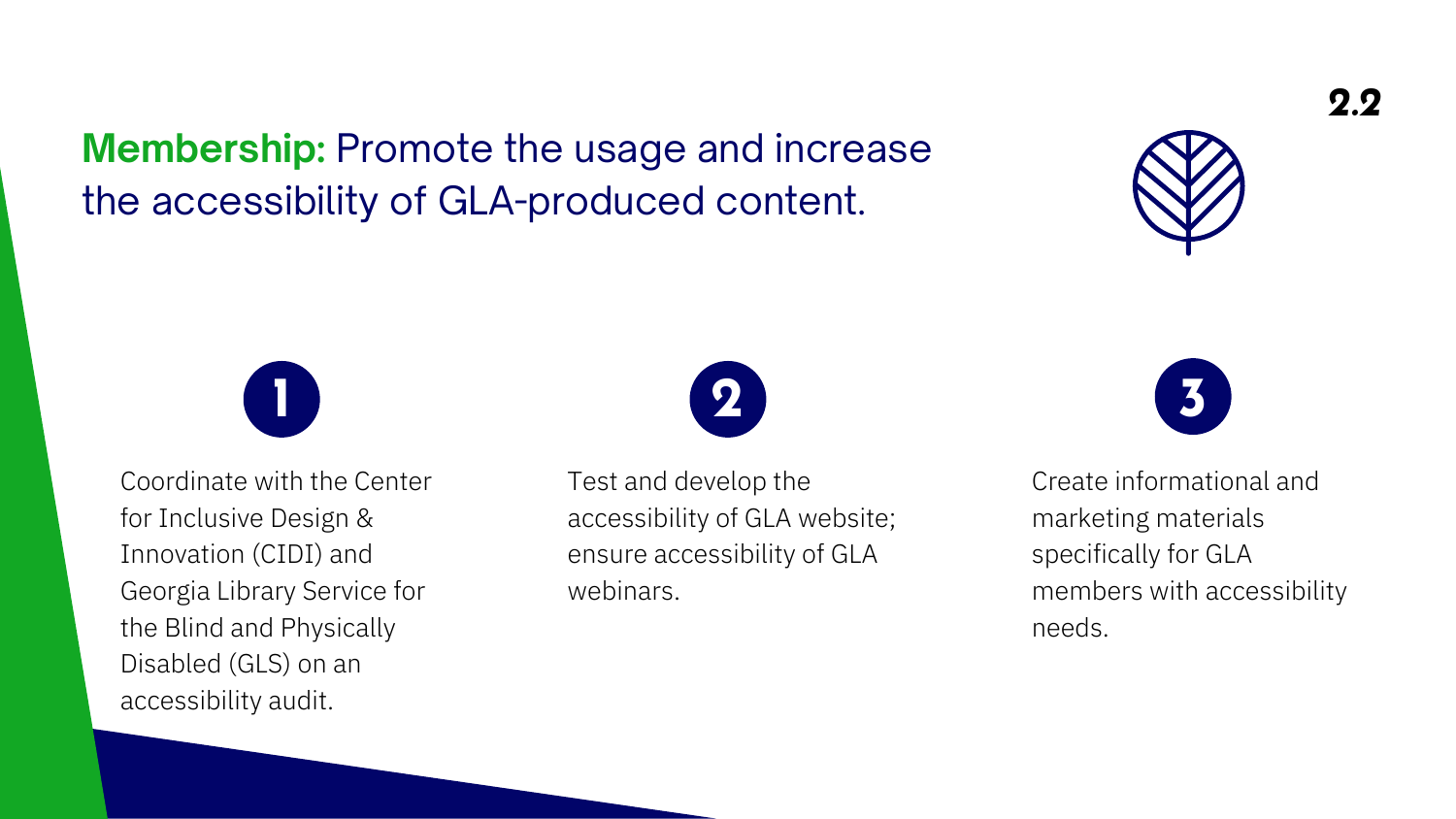Make hybrid/pre-recorded video options a permanent fixture for the GLC.

Encourage the creation of sessions with accessibility content.

#### Ensure accessibility needs are considered during planning.







#### **Outreach:** Increase the accessibility of the GLC.



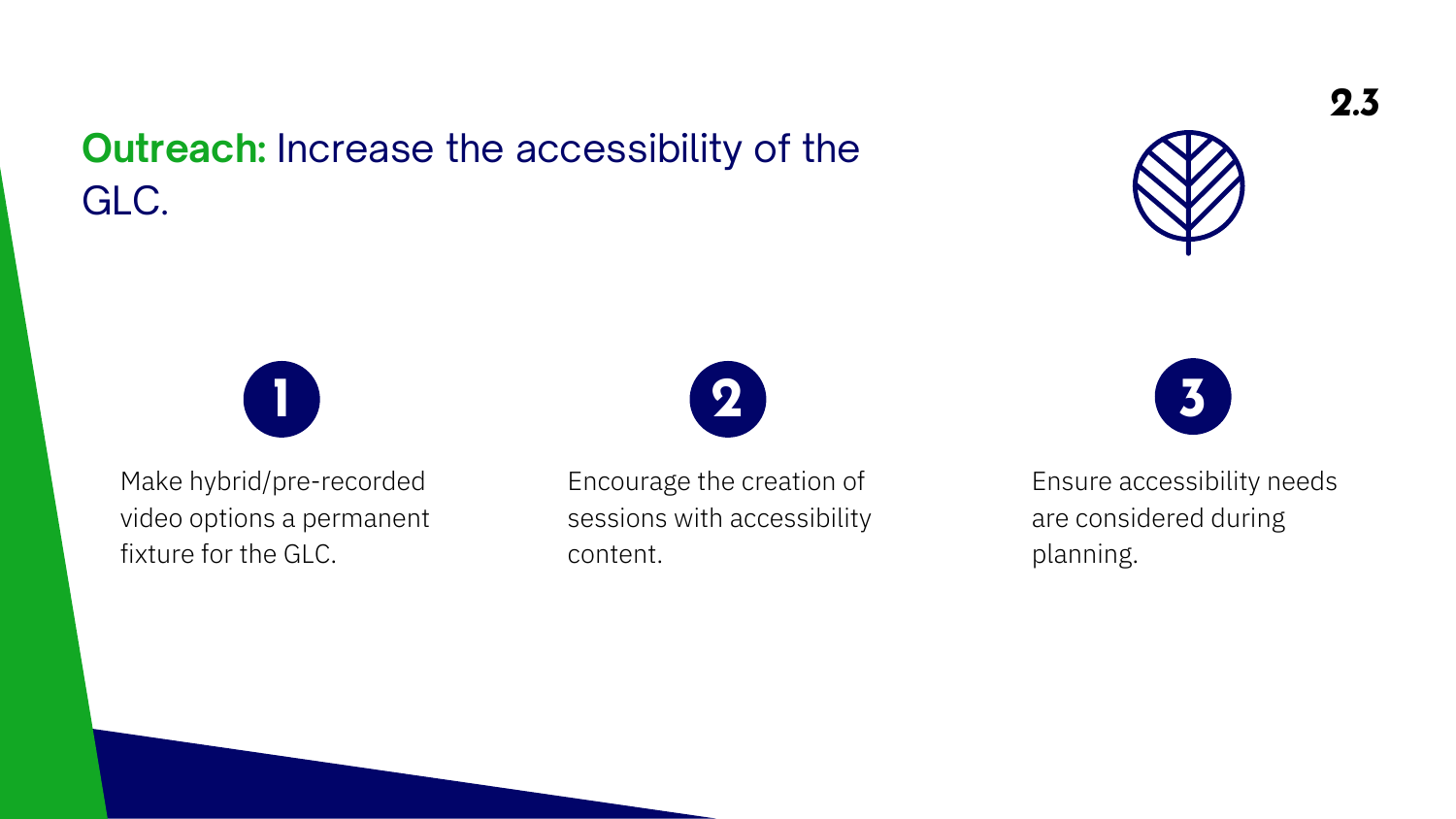## Inclusion



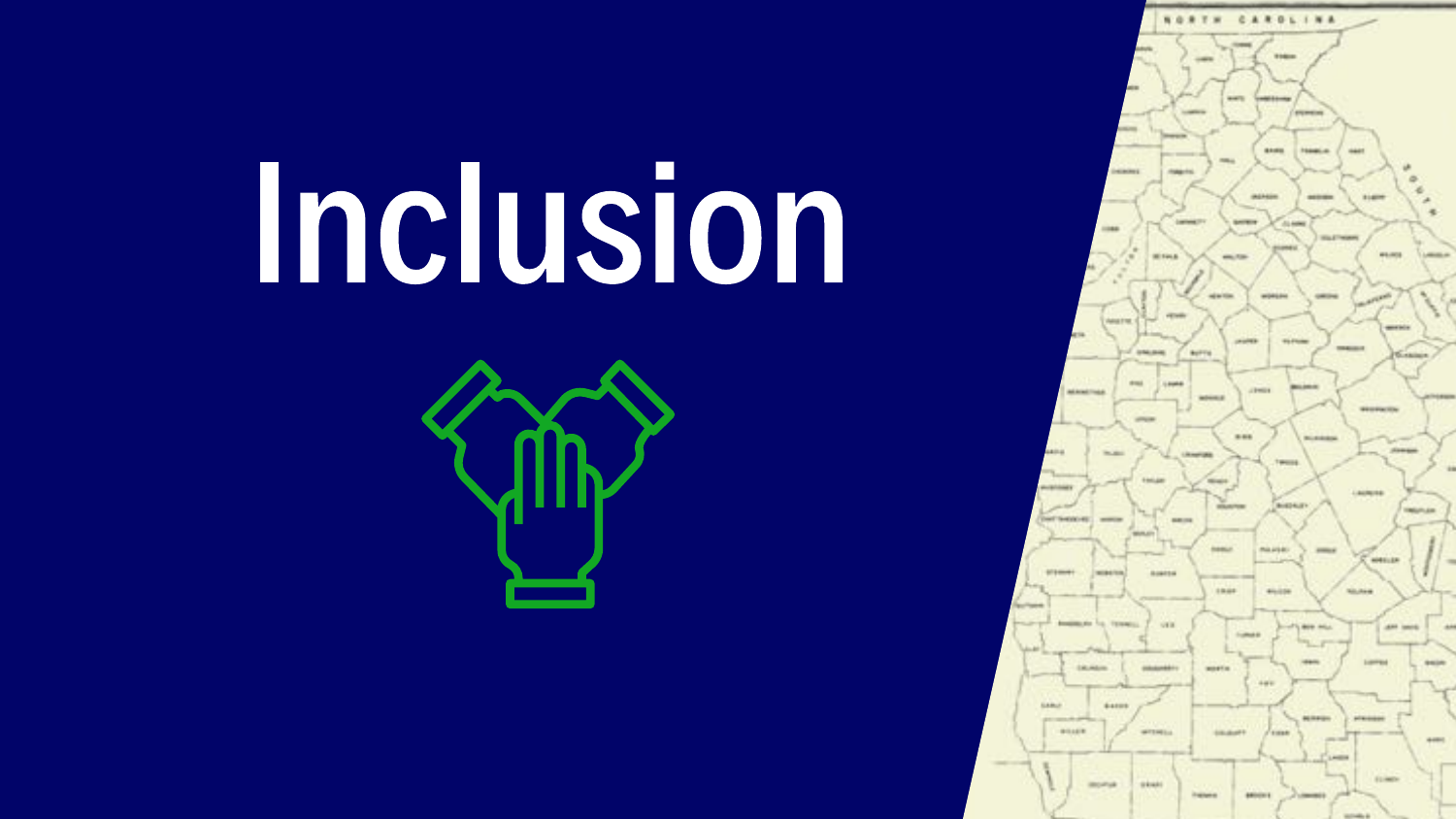Task the Scholarship Committee with investigating EDI Taskforce recommendation concerning scholarships exclusively for marginalized communities.

Task the PACE interest group to build connection with Georgia Public Library Service Inclusion Diversity Equity Accessibility (IDEA) Committee for their curating work of EDI professional development resources. Develop a Mentoring program as recommended by the EDI Taskforce.





#### **Organizational:** Enact plans and policies that recognize inclusion as a core value.